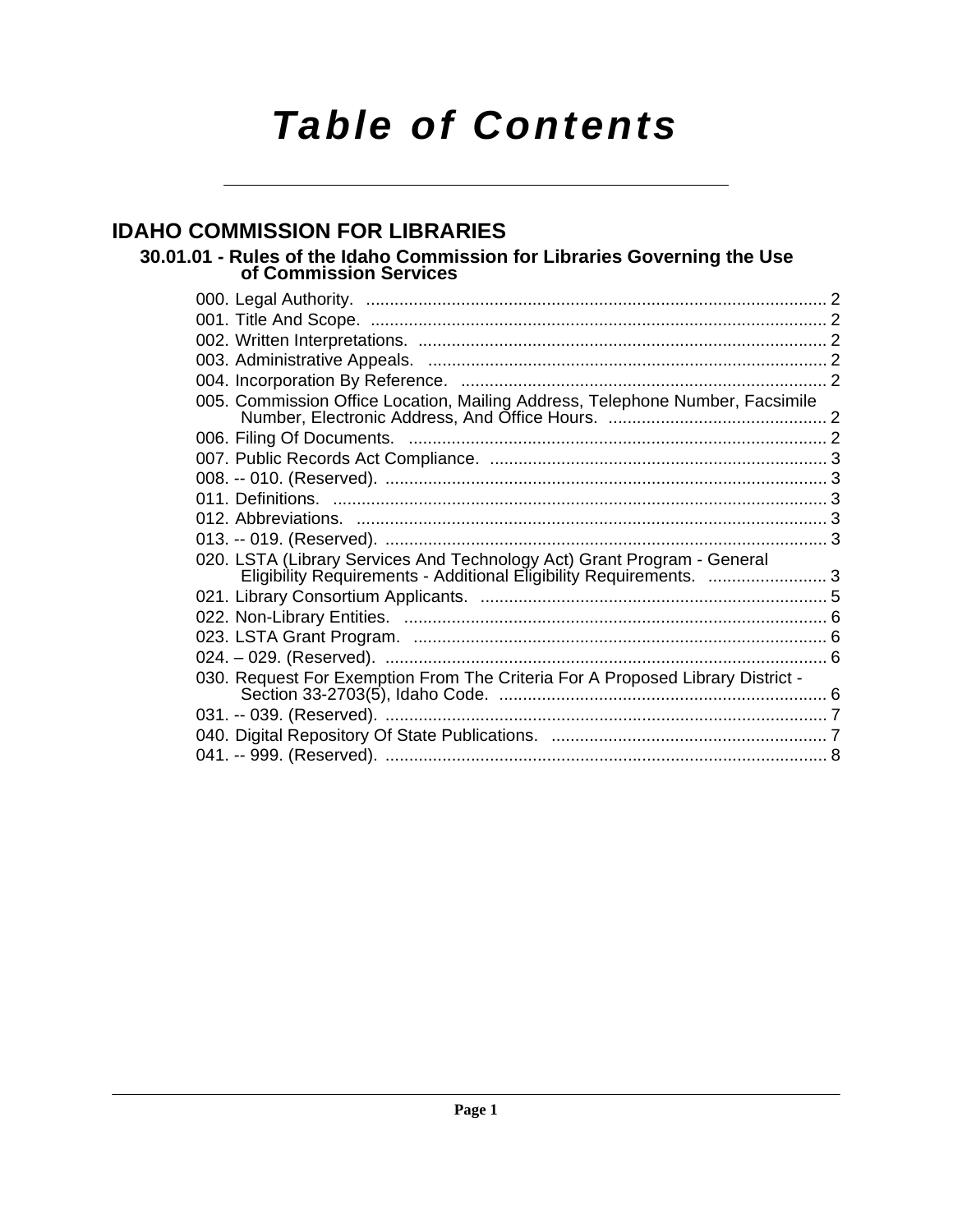#### **IDAPA 30 TITLE 01 CHAPTER 01**

## **IDAHO COMMISSION FOR LIBRARIES**

### <span id="page-1-0"></span>**30.01.01 - RULES OF THE IDAHO COMMISSION FOR LIBRARIES GOVERNING THE USE OF COMMISSION SERVICES**

#### <span id="page-1-2"></span><span id="page-1-1"></span>**000. LEGAL AUTHORITY.**

In accordance with Section 33-2503(2), Idaho Code, the Board of Library Commissioners shall promulgate rules for the proper conduct of business for the Idaho Commission for Libraries. (4-2-08)

### <span id="page-1-3"></span>**001. TITLE AND SCOPE.**

**01. Title**. These rules shall be cited as IDAPA 30.01.01, "Rules of the Idaho Commission for Libraries Governing the Use of Commission Services." (4-2-08)

**02.** Scope. These rules govern the use of the Idaho Commission for Libraries services. (4-2-08)

#### <span id="page-1-4"></span>**002. WRITTEN INTERPRETATIONS.**

This Commission may have written statements which pertain to the interpretation of the rules of this chapter, or to the documentation of compliance with the rules of this chapter. These documents are available for public inspection and copying at cost at the Commission office. (4-2-08)

#### <span id="page-1-5"></span>**003. ADMINISTRATIVE APPEALS.**

Appeals from the agency's denial of eligibility for LSTA grant funding or denial of a request for exemption from criteria for a proposed library district shall be governed by the provisions of the Administrative Procedure Act, Title 67, Chapter 52, Idaho Code, and IDAPA 04.11.01, "Idaho Rules of Administrative Procedure of the Attorney General."  $(4-2-08)$ 

#### <span id="page-1-6"></span>**004. INCORPORATION BY REFERENCE.**

[The Library Services and Technology Act, 20 U.S.C.A. Section 9121, et. seq., as set forth in Title II of the Museum](http://imls.gov/about/services2003.shtm) and Library Services Act, Public Law 108-81, effective September 25, 2003. Copies of the Library Services and Technology Act are available at the offices of the Commission and at http://imls.gov/about/services2003.shtm.

 $(10-24-08)T$ 

#### <span id="page-1-7"></span>**005. COMMISSION OFFICE LOCATION, MAILING ADDRESS, TELEPHONE NUMBER, FACSIMILE NUMBER, ELECTRONIC ADDRESS, AND OFFICE HOURS.**

**01. Street Address**. The offices of the Commission are located at 325 W. State Street, Boise, Idaho. (4-2-08)

- **02. Mailing Address**. The mailing address of the Commission is 325 W. State Street, Boise, Idaho 83702. (4-2-08)
	- **03. Telephone Number**. The telephone number of the Commission is (208) 334-2150. (4-2-08)
	- **04. Facsimile**. The facsimile number of the Commission is (208) 334-4016. (4-2-08)
	- **05. Electronic Address**[. The Commission's web address is http://libraries.idaho.gov. \(4-2-08\)](http://libraries.idaho.gov)

**06. Hours**. The Commission office hours are from 8 a.m. until 5 p.m., Mountain Time, Monday through Friday, except holidays designated by the state of Idaho. (4-2-08)

### <span id="page-1-8"></span>**006. FILING OF DOCUMENTS.**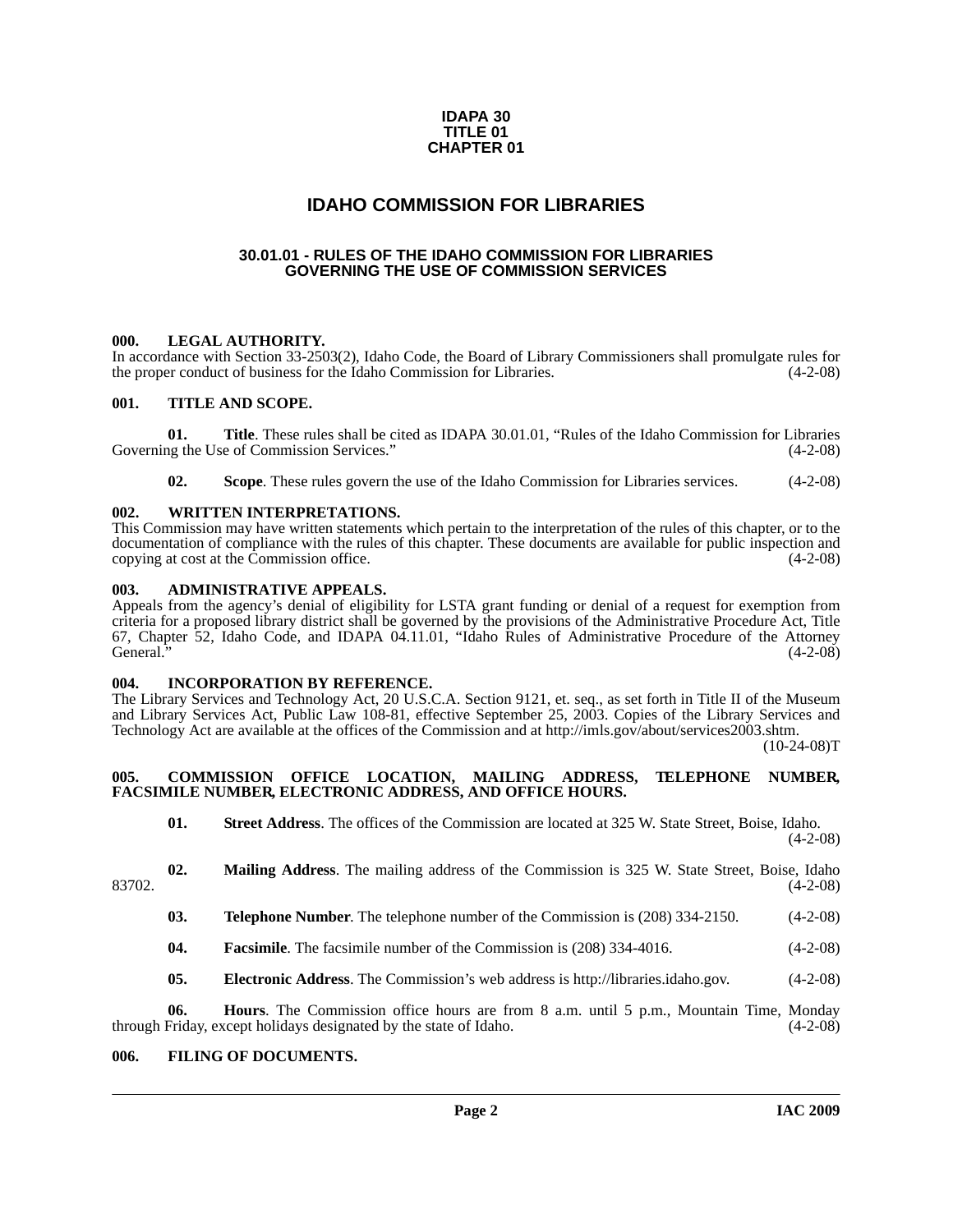#### *IDAHO ADMINISTRATIVE CODE IDAPA 30.01.01 - Idaho Commission for Libraries* **Governing the Use of Commssion Services**

All documents, applications, correspondence, or other written materials that are intended to be acted upon by the Commission must be mailed to the Commission at the mailing address set forth in Section 005 of these rules. The original of any documents, applications, correspondence, or other written materials that are submitted to the Commission using its facsimile number or sent via electronic mail must be deposited into the U.S. Mail, postage prepaid, addressed to the Commission, that same day. (4-2-08)

### <span id="page-2-0"></span>**007. PUBLIC RECORDS ACT COMPLIANCE.**

All rules contained in this chapter are subject to and in compliance with the Idaho Public Records Act (Title 9, Chapter 3, Idaho Code). (4-2-08)

### <span id="page-2-1"></span>**008. -- 010. (RESERVED).**

#### <span id="page-2-2"></span>**011. DEFINITIONS.**

- <span id="page-2-10"></span><span id="page-2-8"></span><span id="page-2-7"></span>**01. Academic Library**. A library organized and operating as part of an institution of higher education.  $(4-2-08)$
- **02. Board**. The Idaho Board of Library Commissioners as established in Title 33, Chapter 25, Idaho  $\text{Code.}$  (4-2-08)

### **03. Commission**. The Idaho Commission for Libraries as established in Title 33, Chapter 25, Idaho (4-2-08)  $\text{Code.}$  (4-2-08)

<span id="page-2-11"></span><span id="page-2-9"></span>**04.** Library Clientele. The clientele of a library is dependent upon the type of library: (4-2-08)

**a.** Academic library. The students, staff, and faculty of the academic institution. (4-2-08)

**b.** Public library. The residents of the library's legal service area, as defined by the boundaries of its jurisdiction, and any non-residents as further defined by the library board's policies and contracts. (4-2-08)

**c.** School library. The students, staff, and faculty of the school or school district. (4-2-08)

<span id="page-2-14"></span><span id="page-2-12"></span>**d.** Special library. The patrons of the individual library or its parent institution, or both. (4-2-08)

**05. Library Consortia**. A local, regional, statewide, or interstate cooperative association of library entities which provides for the systematic and effective coordination of the resources of academic, public, school, and special libraries for improved services for the clientele of the member library entities. (4-2-08)

**06. Public Library**. A library organized and operating in compliance with Title 33, Chapter 26 or Title ter 27, Idaho Code. (4-2-08) 33, Chapter 27, Idaho Code.

<span id="page-2-15"></span>**07. School Library**. A library organized and operating as part of a primary or secondary school, or both, or school district. Also called a school library media center. (4-2-08)

**08.** Special Library. A library that is not an academic, public, or school library, usually organized to be cialized mission and operating with a specialized collection, or to serve a specialized clientele. (4-2-08) meet a specialized mission and operating with a specialized collection, or to serve a specialized clientele.

#### <span id="page-2-3"></span>**012. ABBREVIATIONS.**

<span id="page-2-16"></span><span id="page-2-6"></span>

| 01. | <b>LiLI</b> . Libraries Linking Idaho.            | $(4-2-08)$ |
|-----|---------------------------------------------------|------------|
| 02. | <b>LSTA.</b> Library Services and Technology Act. | $(4-2-08)$ |

#### <span id="page-2-4"></span>**013. -- 019. (RESERVED).**

#### <span id="page-2-13"></span><span id="page-2-5"></span>**020. LSTA (LIBRARY SERVICES AND TECHNOLOGY ACT) GRANT PROGRAM - GENERAL ELIGIBILITY REQUIREMENTS - ADDITIONAL ELIGIBILITY REQUIREMENTS.**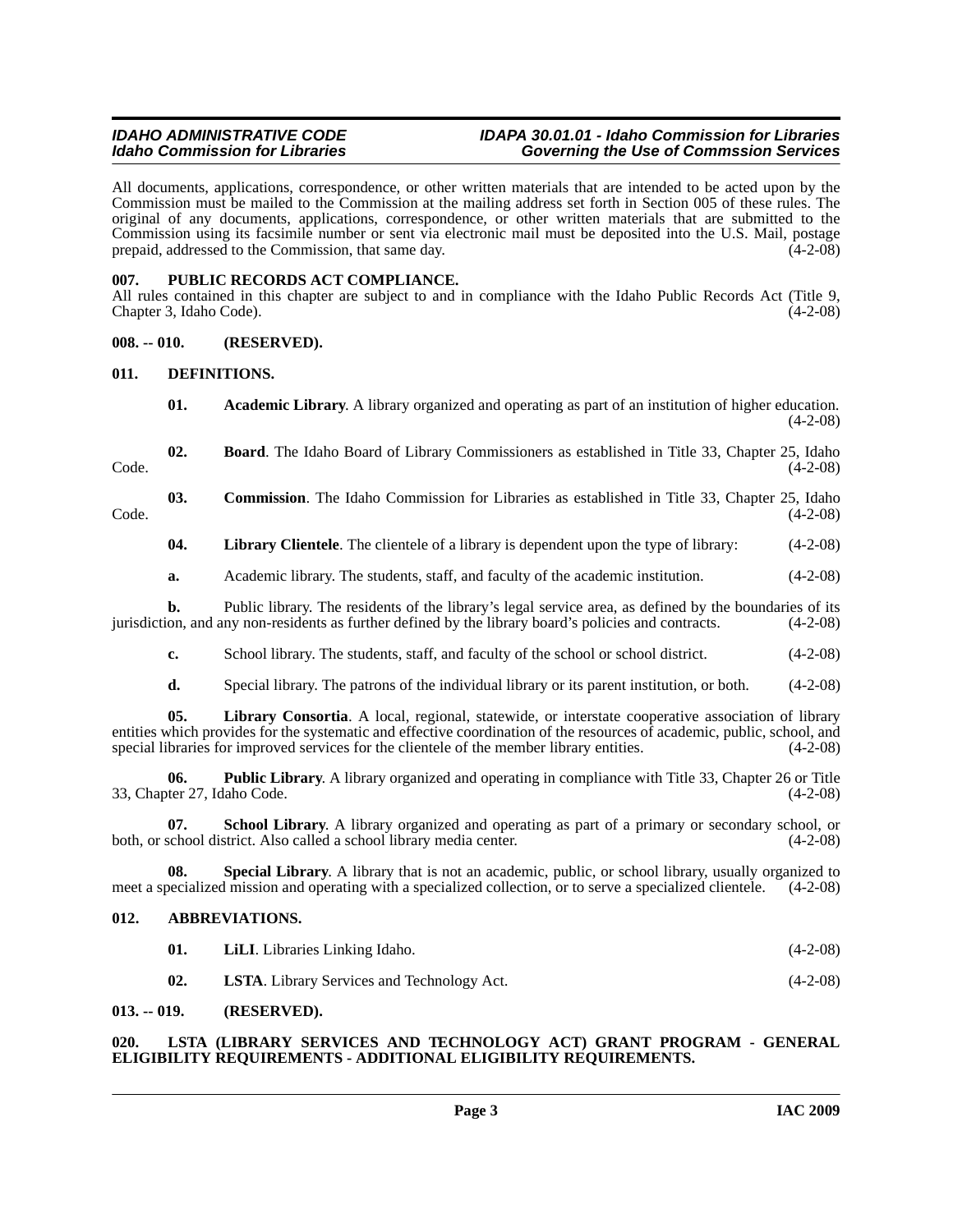#### *IDAHO ADMINISTRATIVE CODE IDAPA 30.01.01 - Idaho Commission for Libraries Idaho Commission for Libraries Governing the Use of Commssion Services*

**01. General Eligibility Requirements for Public, School, Academic, and Special Library Applicants**. In addition to applicant-specific criteria set forth in Subsections 020.02 and 020.03 of these rules, any LSTA grant program library applicant or participant must meet the following eligibility requirements: (4-2-08)

<span id="page-3-2"></span>**a.** The library is, or is part of, a non-profit institution or agency that receives substantial support from x revenues.  $(4-2-08)$ public tax revenues.

<span id="page-3-3"></span><span id="page-3-1"></span><span id="page-3-0"></span>

| review.   | b.                              | The library has a current, written long range or strategic plan that is available in the library for<br>$(4-2-08)$                                                                                                                                                            |            |  |
|-----------|---------------------------------|-------------------------------------------------------------------------------------------------------------------------------------------------------------------------------------------------------------------------------------------------------------------------------|------------|--|
| services. | c.                              | The library consists of a specific, permanent space exclusively designated for providing library<br>$(4-2-08)$                                                                                                                                                                |            |  |
|           | d.                              | The library collects, provides, and coordinates access to library materials.                                                                                                                                                                                                  | $(4-2-08)$ |  |
|           | е.                              | The library serves its clientele free of charge.                                                                                                                                                                                                                              | $(4-2-08)$ |  |
|           | f.                              | The library maintains regular and published hours of operation.                                                                                                                                                                                                               | $(4-2-08)$ |  |
|           | i.                              | Academic library: minimum of seventy-five (75) hours per week while school is in session.                                                                                                                                                                                     | $(4-2-08)$ |  |
|           | ii.                             | Public library: minimum of twelve (12) hours per week, including some evening or weekend hours.                                                                                                                                                                               | $(4-2-08)$ |  |
|           | iii.                            | School library: minimum of six (6) hours per day while school is in session.                                                                                                                                                                                                  | $(4-2-08)$ |  |
| is open.  | iv.                             | Special library: dependent upon mission.                                                                                                                                                                                                                                      | $(4-2-08)$ |  |
|           | g.                              | The library employs an administrator who is responsible for the daily operations of the library.                                                                                                                                                                              | $(4-2-08)$ |  |
|           | h.                              | The library has at least one (1) paid staff member on duty in the library during the hours the library                                                                                                                                                                        | $(4-2-08)$ |  |
|           | i.                              | The library has an operable phone within the place set aside for the library and an e-mail address.                                                                                                                                                                           | $(4-2-08)$ |  |
|           | j.                              | The library loans its materials to other Idaho libraries without charge.                                                                                                                                                                                                      | $(4-2-08)$ |  |
|           | k.                              | The library provides training opportunities for its staff.                                                                                                                                                                                                                    | $(4-2-08)$ |  |
|           | 1.<br>addresses acceptable use. | The library offers computer access, including Internet access, for its clientele, and has a policy that                                                                                                                                                                       | $(4-2-08)$ |  |
|           | 02.                             | Additional Eligibility Requirements for School and Academic Libraries. In addition to the<br>criteria set forth in Subsection 020.01 of these rules, any LSTA grant program school or academic library applicant or<br>participant must also meet the following requirements: | $(4-2-08)$ |  |
| Report.   | a.                              | The school is on the Idaho State Department of Education's current Accreditation Summary                                                                                                                                                                                      | $(4-2-08)$ |  |
|           | b.                              | The school district employs a certificated media generalist.                                                                                                                                                                                                                  | $(4-2-08)$ |  |
|           | c.                              | The academic institution is accredited by the Northwest Commission on Colleges and Universities.                                                                                                                                                                              | $(4-2-08)$ |  |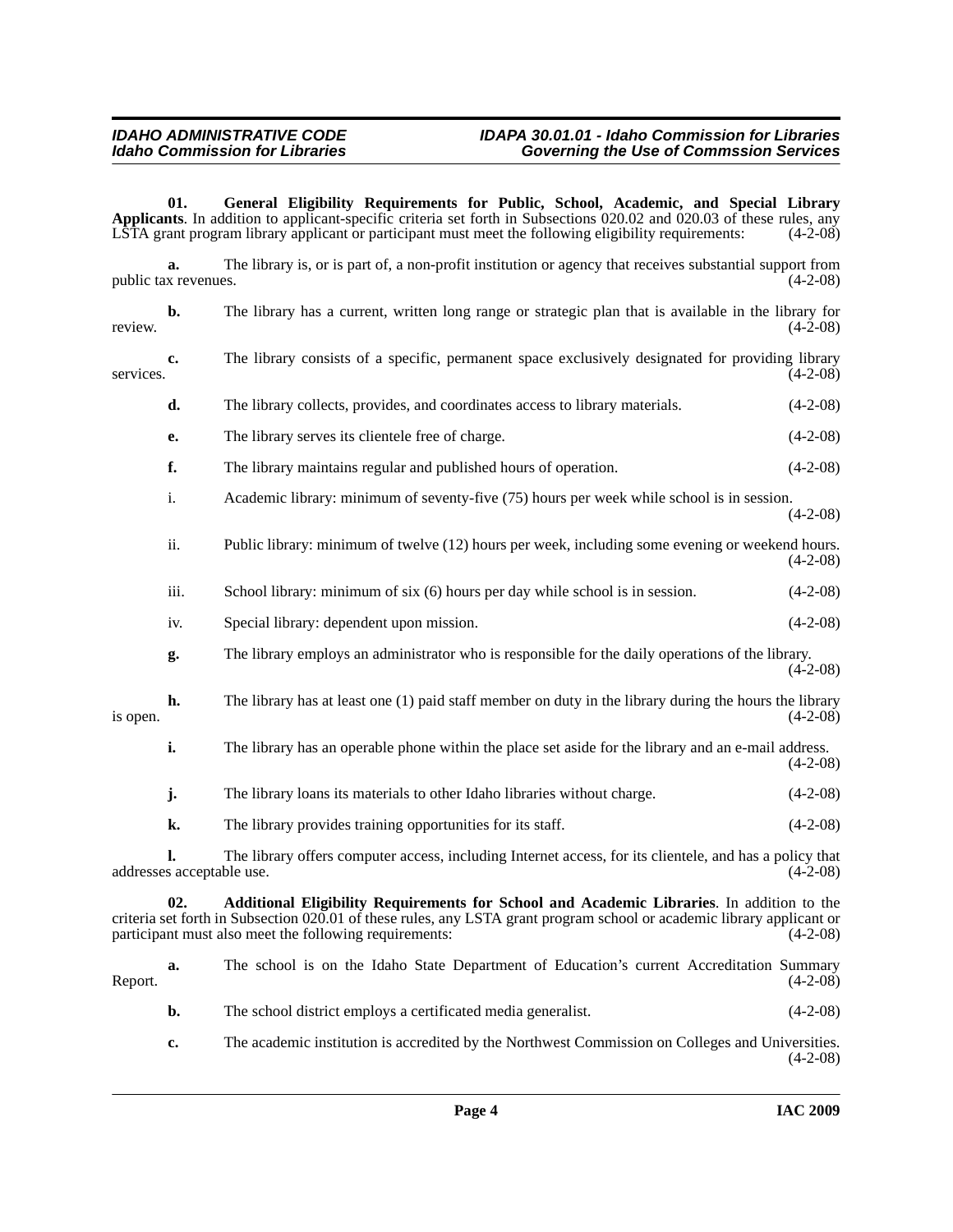#### *IDAHO ADMINISTRATIVE CODE IDAPA 30.01.01 - Idaho Commission for Libraries* **Governing the Use of Commssion Services**

<span id="page-4-6"></span><span id="page-4-5"></span><span id="page-4-4"></span><span id="page-4-3"></span><span id="page-4-2"></span><span id="page-4-1"></span><span id="page-4-0"></span>**03. Additional Eligibility Requirements for Public Libraries**. In addition to the criteria set forth in Subsection 020.01 of these rules, any LSTA grant program public library applicant or participant must also meet the following requirements: (4-2-08) following requirements: The library is established and operating in compliance with Title 33, Chapter 26 or Title 33, Code. (4-2-08) Chapter 27, Idaho Code. **b.** The library does not charge a fee to any resident of its legal service area for any basic library service. Basic library services include: (4-2-08) i. Access during posted operating hours to library collections and the Internet. (4-2-08) ii. Circulation of library materials, regardless of format. (4-2-08) iii. Access to interlibrary loan services. Postage charges for interlibrary loans are assumed by the user. (4-2-08) library, not the user. iv. Reference services, regardless of format. (4-2-08) **c.** The library has a completed "Idaho Public-District Library Annual Statistical Report" for the g fiscal year accepted by, and on file at, the Commission. (4-2-08) preceding fiscal year accepted by, and on file at, the Commission. **d.** The library maintains a website that provides current information about, or access to, its services including:  $(4-2-08)$ including: (4-2-08) i. Library name. (4-2-08) ii. Library address - both mailing address and street address, if different. (4-2-08) iii. Library phone number. (4-2-08) iv. E-mail address or contact form, or both. (4-2-08) v. Hours of operation. (4-2-08) vi. Names of library board members. (4-2-08) vii. Link to online catalog, if the library has one. (4-2-08) viii. Link to the LiLI Portal or to the LiLI Databases and the LiLI Unlimited statewide catalog with the "funded by LiLI" icon. (4-2-08) ix. Description of library services. (4-2-08) x. Date "last updated" or "last reviewed" appears on each web page. (4-2-08) **021. LIBRARY CONSORTIUM APPLICANTS.** Any LSTA grant program library consortium applicant or participant must have a formal organizational structure with at least the following elements in place: (4-2-08) with at least the following elements in place: **01.** Name. A name for the consortium. (4-2-08) **02. Identification Number**. A tax identification number or an employer identification number (EIN) for the consortium. (4-2-08) **03. Members List**. A list of all the members. (4-2-08)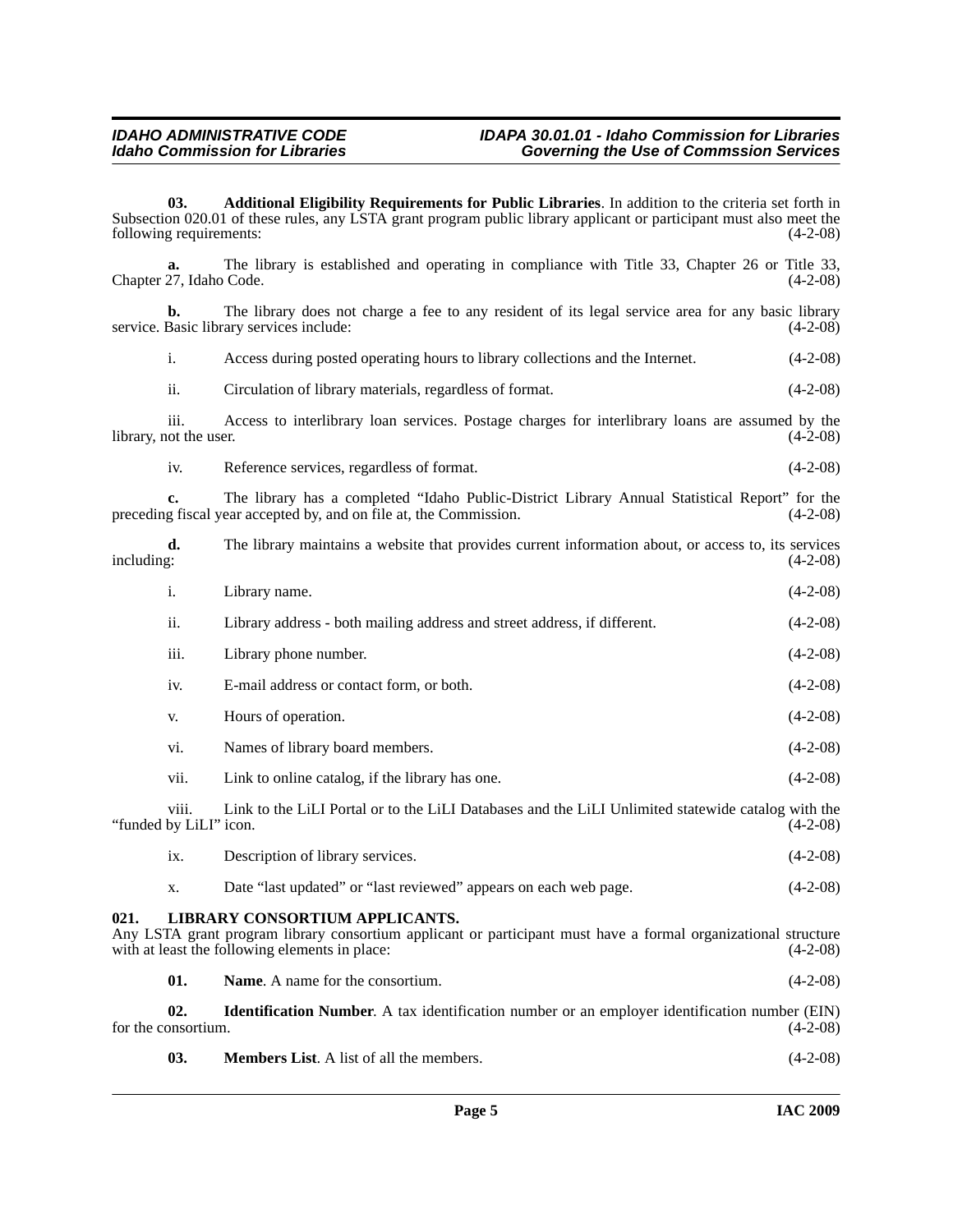<span id="page-5-7"></span>**04. Governance Structure**. A representative governance structure and the name or names of the individuals with leadership roles and responsibilities identified. (4-2-08)

<span id="page-5-6"></span>**05. Funding Mechanism**. A sustaining funding mechanism supported in part by local funds from the members involved. (4-2-08)

<span id="page-5-12"></span><span id="page-5-8"></span>**06. Plan**. A current, written long range or strategic plan approved by the members and available for review. (4-2-08)

<span id="page-5-5"></span>**07.** Agreement or By-Laws. A cooperative agreement or by-laws of the organization signed by each (4-2-08) member.  $(4-2-08)$ 

<span id="page-5-13"></span>**08. Policies and Procedures**. Policies and procedures for services, such as reciprocal borrowing, shared circulation, materials delivery, and cooperative collection development.  $(4-2-08)$ 

<span id="page-5-4"></span>**09. Addition or Withdrawal of Members**. Procedures for adding members to, and withdrawing members from, the consortia. (4-2-08)

#### <span id="page-5-11"></span><span id="page-5-9"></span><span id="page-5-0"></span>**022. NON-LIBRARY ENTITIES.**

Any LSTA grant program non-library entity applicant or participant must: (4-2-08)

<span id="page-5-14"></span>**01. Registered Non-Profit**. Be a non-profit corporation registered with the Idaho Secretary of State under the Idaho Non-Profit Corporation Act (Title 30, Chapter 3, Idaho Code); and (4-2-08)

<span id="page-5-16"></span>**02. Tax Exempt**. Have tax exempt status under Internal Revenue Code, 26 U.S.C. Section 501(c)(3) or be tax-exempt as a governmental unit or publicly supported organization under Internal Revenue Code, 26 U.S.C. Section  $509(a)(1)$ . (4-2-08)

#### <span id="page-5-10"></span><span id="page-5-1"></span>**023. LSTA GRANT PROGRAM.**

All applicants seeking to participate in any LSTA grant program must apply on forms provided by the Commission.  $(10-24-08)T$ 

### <span id="page-5-2"></span>**024. – 029. (RESERVED).**

#### <span id="page-5-15"></span><span id="page-5-3"></span>**030. REQUEST FOR EXEMPTION FROM THE CRITERIA FOR A PROPOSED LIBRARY DISTRICT - SECTION 33-2703(5), IDAHO CODE.**

**01. Exemption Requests**. An applicant requesting exemption must apply on forms provided by the Commission and must submit the completed application at least six (6) months prior to the election to be conducted to establish the district.  $(4-2-08)$ 

**02.** Factors in Evaluating the Request for Exemption. In reviewing applications for exemption, the g factors shall be considered: (4-2-08) following factors shall be considered:

**a.** Service plan and budget. (4-2-08)

i. Will the proposed district meet the Commission's LSTA grant eligibility requirements? (4-2-08)

ii. Is there an awareness of current trends in library service and the ability to offer new services as the need is identified? (4-2-08)

iii. Is the proposed budget commensurate with the service plan? (4-2-08)

iv. Is the district as described likely to be able to sustain a level of library services that is consistent with state plans?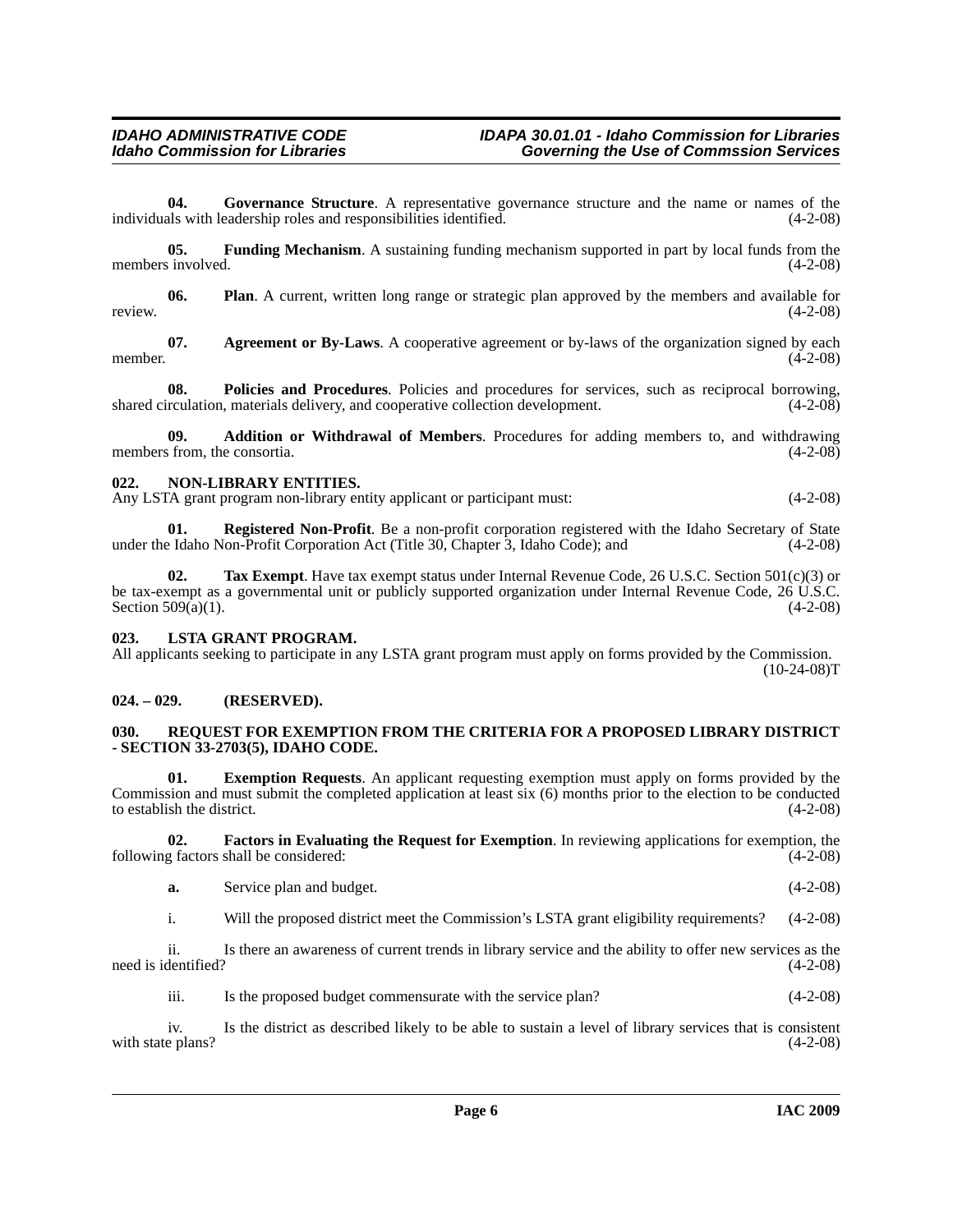### *IDAHO ADMINISTRATIVE CODE IDAPA 30.01.01 - Idaho Commission for Libraries Idaho Commission for Libraries Governing the Use of Commssion Services*

<span id="page-6-3"></span><span id="page-6-1"></span><span id="page-6-0"></span>

|                                                                                                                                                                                                                                                           | b.                      | Proposed boundaries, population size, and levy.                                                                                                                                                      | $(4-2-08)$     |  |  |
|-----------------------------------------------------------------------------------------------------------------------------------------------------------------------------------------------------------------------------------------------------------|-------------------------|------------------------------------------------------------------------------------------------------------------------------------------------------------------------------------------------------|----------------|--|--|
|                                                                                                                                                                                                                                                           | i.<br>Commission staff? | Have the organizers investigated all reasonable alternatives, including those identified by                                                                                                          | $(4-2-08)$     |  |  |
|                                                                                                                                                                                                                                                           | ii.                     | Have the organizers met with neighboring library boards to discuss possible annexation or<br>combination? Have those neighboring boards indicated that they are not interested?                      | $(4-2-08)$     |  |  |
|                                                                                                                                                                                                                                                           | iii.                    | Does area history suggest the election is not likely to pass with expanded boundaries?                                                                                                               | $(4-2-08)$     |  |  |
|                                                                                                                                                                                                                                                           | iv.                     | Is the proposal part of a plan to use the proposed district as a stepping stone to a larger district?                                                                                                | $(4-2-08)$     |  |  |
|                                                                                                                                                                                                                                                           | c.                      | Anticipated impact in the event exemption is not granted.                                                                                                                                            | $(4-2-08)$     |  |  |
|                                                                                                                                                                                                                                                           | i.                      | Will current services significantly decline?                                                                                                                                                         | $(4-2-08)$     |  |  |
|                                                                                                                                                                                                                                                           | ii.                     | Will the long-term effects be so negative that library service will be badly damaged in the long run?                                                                                                | $(4-2-08)$     |  |  |
| $031. - 039.$                                                                                                                                                                                                                                             |                         | (RESERVED).                                                                                                                                                                                          |                |  |  |
| DIGITAL REPOSITORY OF STATE PUBLICATIONS.<br>040.<br>All state publications intended for distribution to the public must be deposited with the Commission according to<br>Section 33-2505, Idaho Code.<br>$(5-8-09)$                                      |                         |                                                                                                                                                                                                      |                |  |  |
| 01.<br><b>Exemption Authority.</b> The Board may grant exemptions from Section 33-2505, Idaho Code, in the<br>interest of economy and efficiency.<br>$(5-8-09)$                                                                                           |                         |                                                                                                                                                                                                      |                |  |  |
|                                                                                                                                                                                                                                                           | 02.                     | Bases for Exemption. Exemptions include, but are not limited to:                                                                                                                                     | $(5-8-09)$     |  |  |
|                                                                                                                                                                                                                                                           | a.                      | Any publication specifically exempted by statute; or                                                                                                                                                 | $(5-8-09)$     |  |  |
|                                                                                                                                                                                                                                                           | b.                      | Any publication or class of publications exempted by the Board.                                                                                                                                      | $(5 - 8 - 09)$ |  |  |
|                                                                                                                                                                                                                                                           | 03.                     | <b>Exemption Requests.</b> State agencies may petition for the exemption of a specific publication or a<br>class of publications using approved forms provided by the Commission. The request shall: | $(5-8-09)$     |  |  |
|                                                                                                                                                                                                                                                           | a.                      | Name the requesting state agency and a designated contact;                                                                                                                                           | $(5-8-09)$     |  |  |
|                                                                                                                                                                                                                                                           | b.                      | Clearly identify the publication or class of publications; and                                                                                                                                       | $(5-8-09)$     |  |  |
|                                                                                                                                                                                                                                                           | c.                      | Explain the rationale for exemption.                                                                                                                                                                 | $(5-8-09)$     |  |  |
| Request for Exemption by State Librarian. The State Librarian may request the exemption of a<br>04.<br>specific publication or a class of publications based on the ability of the Commission to capture or process said<br>materials. The request shall: |                         |                                                                                                                                                                                                      |                |  |  |
|                                                                                                                                                                                                                                                           | a.                      | Name the publishing state agency;                                                                                                                                                                    | $(5-8-09)$     |  |  |

- <span id="page-6-7"></span><span id="page-6-5"></span><span id="page-6-4"></span><span id="page-6-2"></span>**b.** Clearly identify the publication or class of publications; and (5-8-09)
- <span id="page-6-6"></span>**c.** Explain the rationale for exemption. (5-8-09)

**05. Filing Exemption Requests**. Exemption requests shall be filed with the Commission not less than sixty (60) days prior to a regularly scheduled Board meeting. (5-8-09)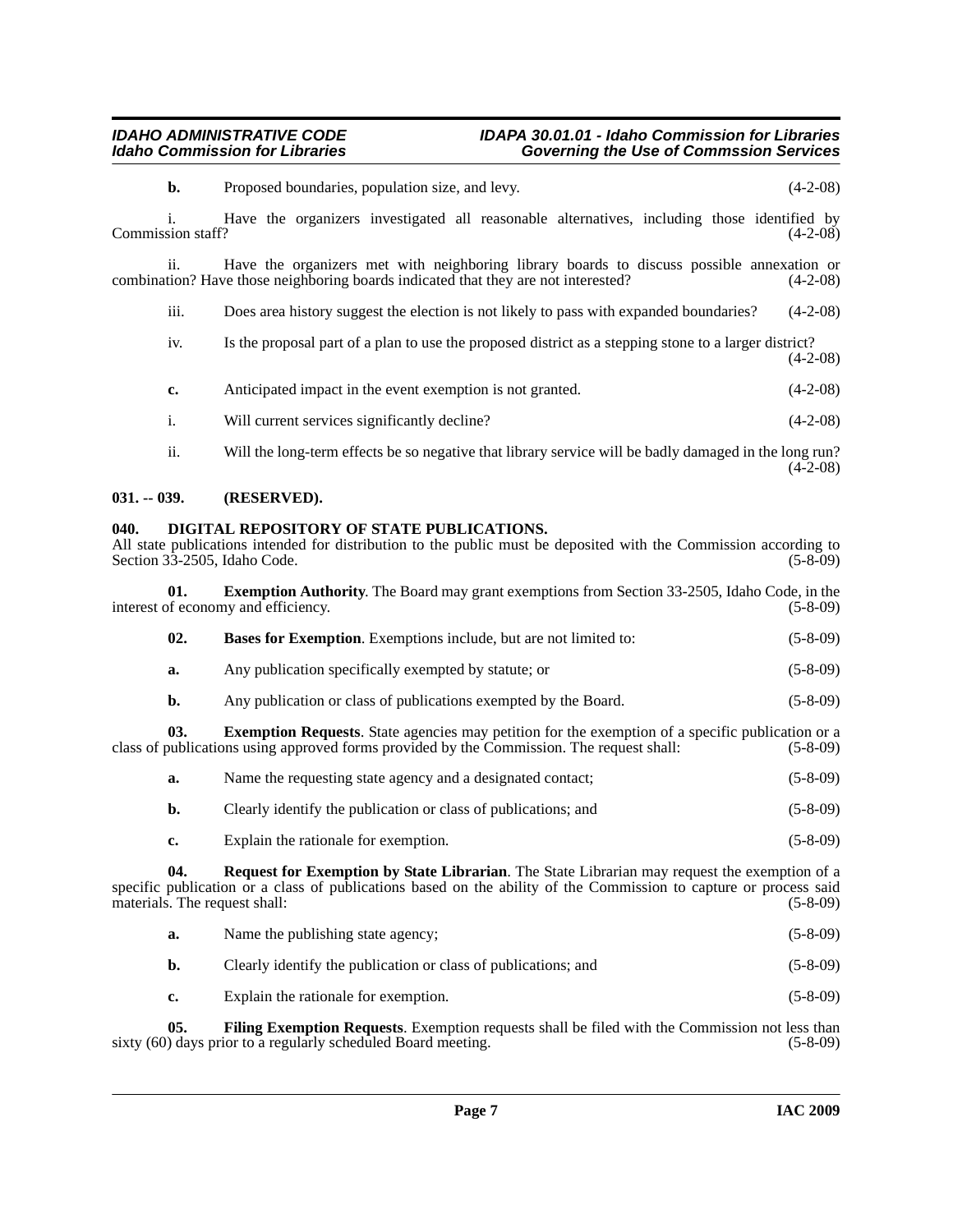#### *IDAHO ADMINISTRATIVE CODE IDAPA 30.01.01 - Idaho Commission for Libraries Idaho Commission for Libraries Governing the Use of Commssion Services*

**06. Board Action on Exemption Requests**. The Board shall grant or deny exemption requests, determine an expiration date, and provide written notification of its decision to the publishing state agency within thirty  $(30)$  days of its decision. (5-8-09)

<span id="page-7-3"></span><span id="page-7-2"></span><span id="page-7-1"></span>**07. Annual Report**. The State Librarian shall submit an annual report of all exemptions to the Board. (5-8-09)

**08.** Review of Exemptions. Exemptions shall be reviewed by the Board at least sixty (60) days prior to the expiration date. State agencies shall be notified by the Commission of any change in exemption status within thirty (30) days of Board action. (5-8-09) thirty  $(30)$  days of Board action.

<span id="page-7-0"></span>**041. -- 999. (RESERVED).**